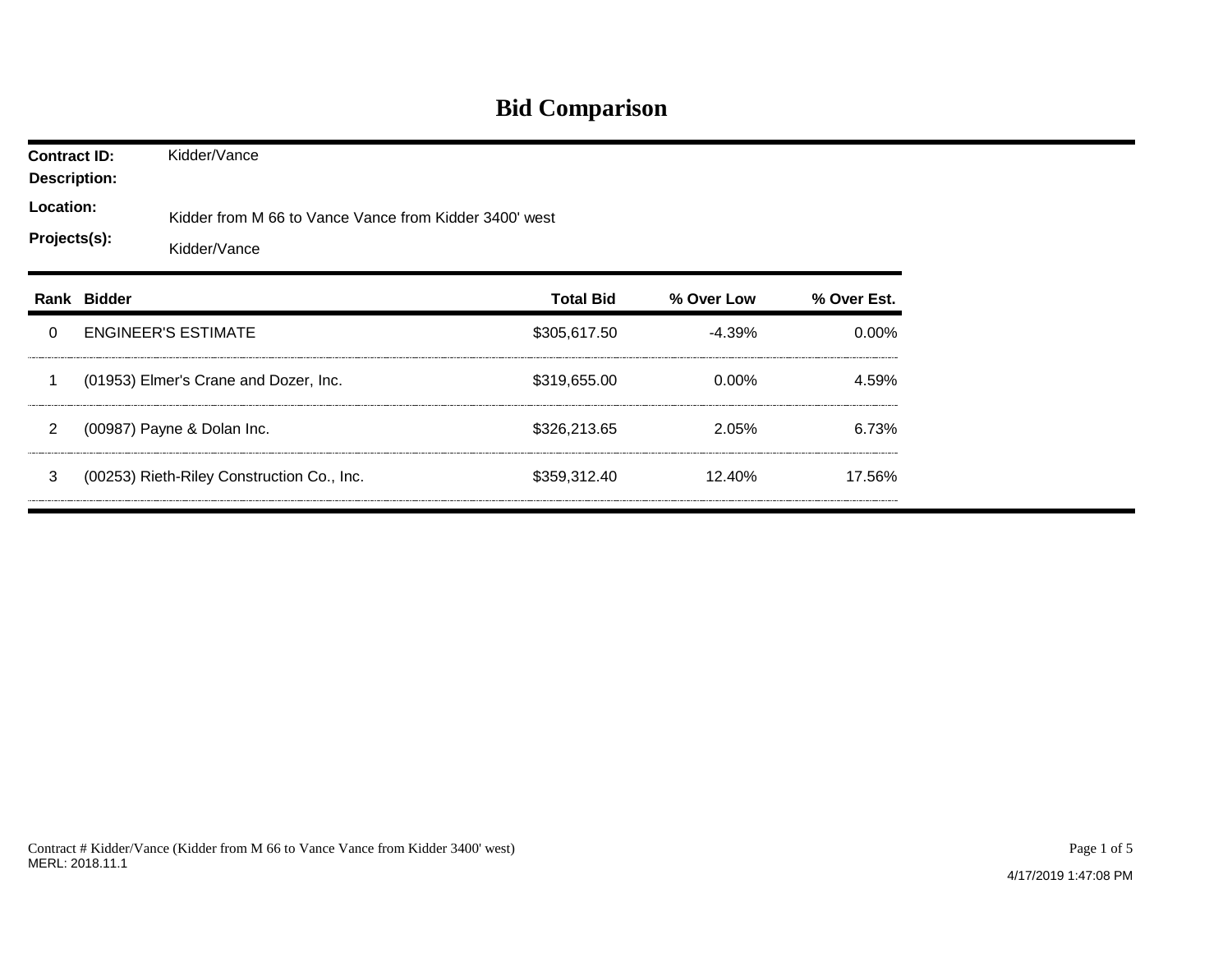| Line                    | Pay Item Code                                  | <b>Quantity Units</b> |        |                                             |              |                                                       |             |                                            |              |
|-------------------------|------------------------------------------------|-----------------------|--------|---------------------------------------------|--------------|-------------------------------------------------------|-------------|--------------------------------------------|--------------|
|                         | <b>Description</b>                             |                       |        | (0) ENGINEER'S ESTIMATE<br><b>Bid Price</b> | Total        | (1) Elmer's Crane and Dozer, Inc.<br><b>Bid Price</b> | Total       | (2) Payne & Dolan Inc.<br><b>Bid Price</b> | <b>Total</b> |
|                         | 1500001                                        |                       | 1 LSUM | \$10,000.00                                 | \$10,000.00  | \$4,000.00                                            | \$4,000.00  | \$10,000.00                                | \$10,000.00  |
| 0001                    | Mobilization, Max 10000                        |                       |        |                                             |              |                                                       |             |                                            |              |
| 0002                    | 2080036<br>Erosion Control, Silt Fence         | 3,500                 | Ft     | \$2.00                                      | \$7,000.00   | \$1.50                                                | \$5,250.00  | \$1.00                                     | \$3,500.00   |
| 0003                    | 3020001<br>Aggregate Base                      | 4,430                 | Ton    | \$13.00                                     | \$57,590.00  | \$17.50                                               | \$77,525.00 | \$21.00                                    | \$93,030.00  |
| 0004                    | 3050002<br>HMA Base Crushing and Shaping       | 8,000                 | Syd    | \$1.50                                      | \$12,000.00] | \$1.60                                                | \$12,800.00 | \$1.25                                     | \$10,000.00  |
| 0005                    | 3070106<br>Shoulder, Cl I, 4 inch              | 4,900                 | Syd    | \$6.50                                      | \$31,850.00  | \$4.50                                                | \$22,050.00 | \$4.25                                     | \$20,825.00  |
| 0006                    | 5010002<br>Cold Milling HMA Surface            | 725                   | Syd    | \$2.50                                      | \$1,812.50   | \$5.00                                                | \$3,625.00  | \$5.95                                     | \$4,313.75   |
| 0007<br><b>HMA, 4E1</b> | 5010050                                        | 1,480                 | Ton    | \$63.00                                     | \$93,240.00  | \$66.25                                               | \$98,050.00 | \$60.25                                    | \$89,170.00  |
| 0008<br><b>HMA, 5E1</b> | 5010056                                        | 1,190                 | Ton    | \$68.00                                     | \$80,920.00  | \$69.00                                               | \$82,110.00 | \$64.60                                    | \$76,874.00  |
| 0009                    | 8120140<br>Lighted Arrow, Type C, Furn         | $\overline{2}$        | Ea     | \$200.00                                    | \$400.00     | \$200.00                                              | \$400.00    | \$100.00                                   | \$200.00     |
| 0010                    | 8120141<br>Lighted Arrow, Type C, Oper         | $\overline{2}$        | Ea     | \$1.00                                      | \$2.00       | \$1.00                                                | \$2.00      | \$100.00                                   | \$200.00     |
| 0011                    | 8120170<br><b>Minor Traf Devices</b>           |                       | 1 LSUM | \$1,000.00                                  | \$1,000.00]  | \$1,000.00                                            | \$1,000.00  | \$1,800.00                                 | \$1,800.00   |
| 0012                    | 8120350<br>Sign, Type B, Temp, Prismatic, Furn | 400                   | Sft    | \$2.00                                      | \$800.00     | \$3.00                                                | \$1,200.00  | \$3.00                                     | \$1,200.00   |
| 0013                    | 8120351<br>Sign, Type B, Temp, Prismatic, Oper | 400                   | Sft    | \$1.00                                      | \$400.00     | \$1.00                                                | \$400.00    | \$1.00                                     | \$400.00     |
| 0014                    | 8120370<br><b>Traf Regulator Control</b>       |                       | 1 LSUM | \$5,000.00                                  | \$5,000.00   | \$1,500.00                                            | \$1,500.00  | \$7,000.00                                 | \$7,000.00   |
| 0015                    | 8160020<br>Fertilizer, Chemical Nutrient, CI A | 68                    | Lb     | \$1.50                                      | \$102.00     | \$2.00                                                | \$136.00    | \$3.00                                     | \$204.00     |
| 0016<br>Mulch           | 8160025                                        | 1,510                 | Syd    | \$0.50                                      | \$755.00     | \$1.00                                                | \$1,510.00  | \$0.55                                     | \$830.50     |

Contract # Kidder/Vance (Kidder from M 66 to Vance Vance from Kidder 3400' west) MERL: 2018.11.1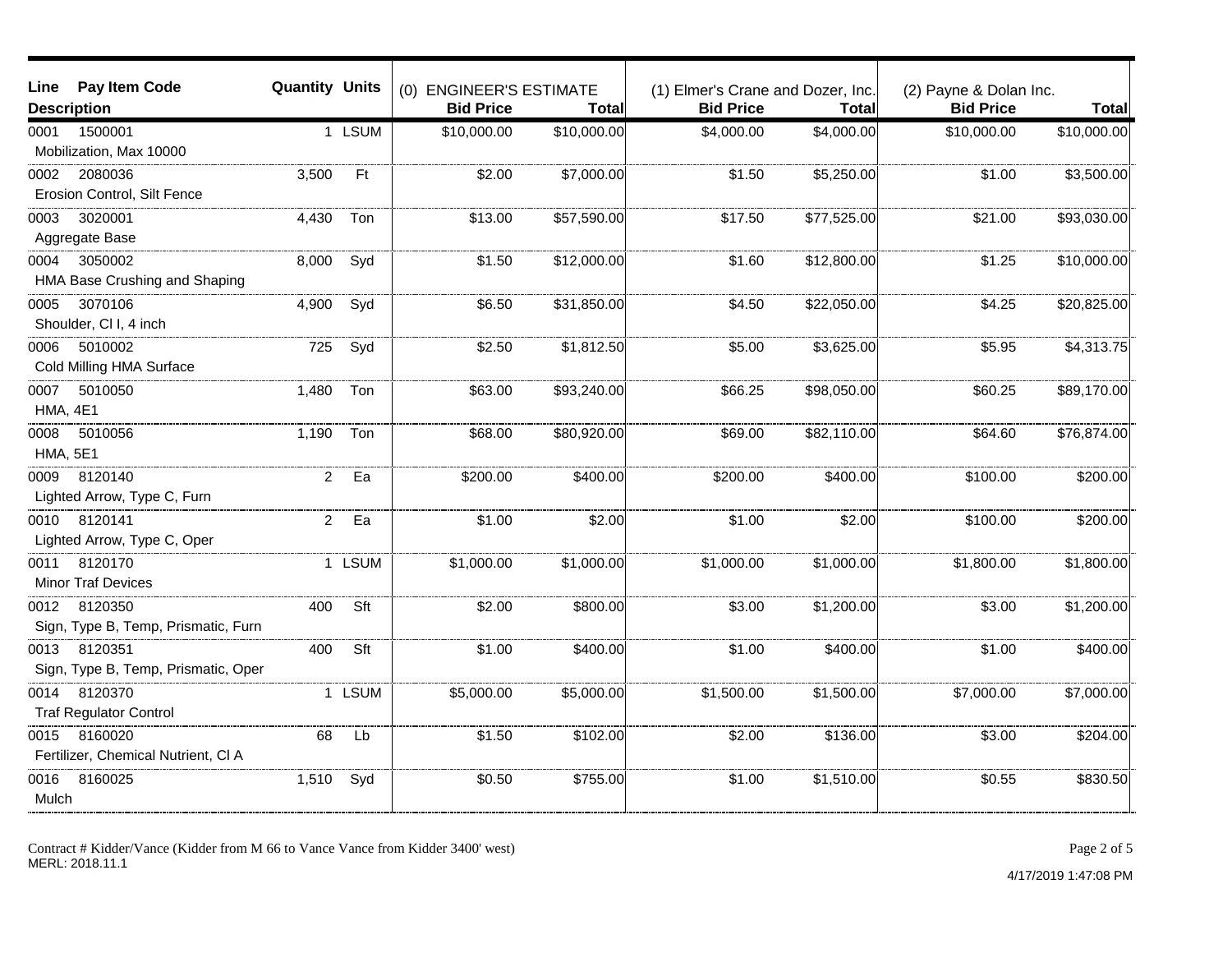| Line               | Pay Item Code<br><b>Description</b>      | <b>Quantity Units</b> |              | <b>ENGINEER'S ESTIMATE</b><br>(0)<br><b>Bid Price</b> | Total        | (1) Elmer's Crane and Dozer, Inc.<br><b>Bid Price</b> | <b>Total</b> | (2) Payne & Dolan Inc.<br><b>Bid Price</b> | <b>Total</b> |
|--------------------|------------------------------------------|-----------------------|--------------|-------------------------------------------------------|--------------|-------------------------------------------------------|--------------|--------------------------------------------|--------------|
| 0017               | 8160026<br>Mulch Anchoring               | 1,510                 | Syd          | \$0.10                                                | \$151.00     | \$0.10                                                | \$151.00     | \$0.14                                     | \$211.40     |
| 0018               | 8160039<br>Seeding, Mixture THM          | 66                    | Lb           | \$5.00                                                | \$330.00     | \$6.00                                                | \$396.00     | \$4.00                                     | \$264.00     |
| 0019               | 8160061<br>Topsoil Surface, Furn, 3 inch | 1,510                 | Syd          | \$1.50                                                | \$2,265.00   | \$5.00                                                | \$7,550.00   | \$4.10                                     | \$6,191.00   |
| <b>Bid Totals:</b> |                                          |                       | \$305,617.50 |                                                       | \$319,655.00 |                                                       | \$326,213.65 |                                            |              |

Page 3 of 5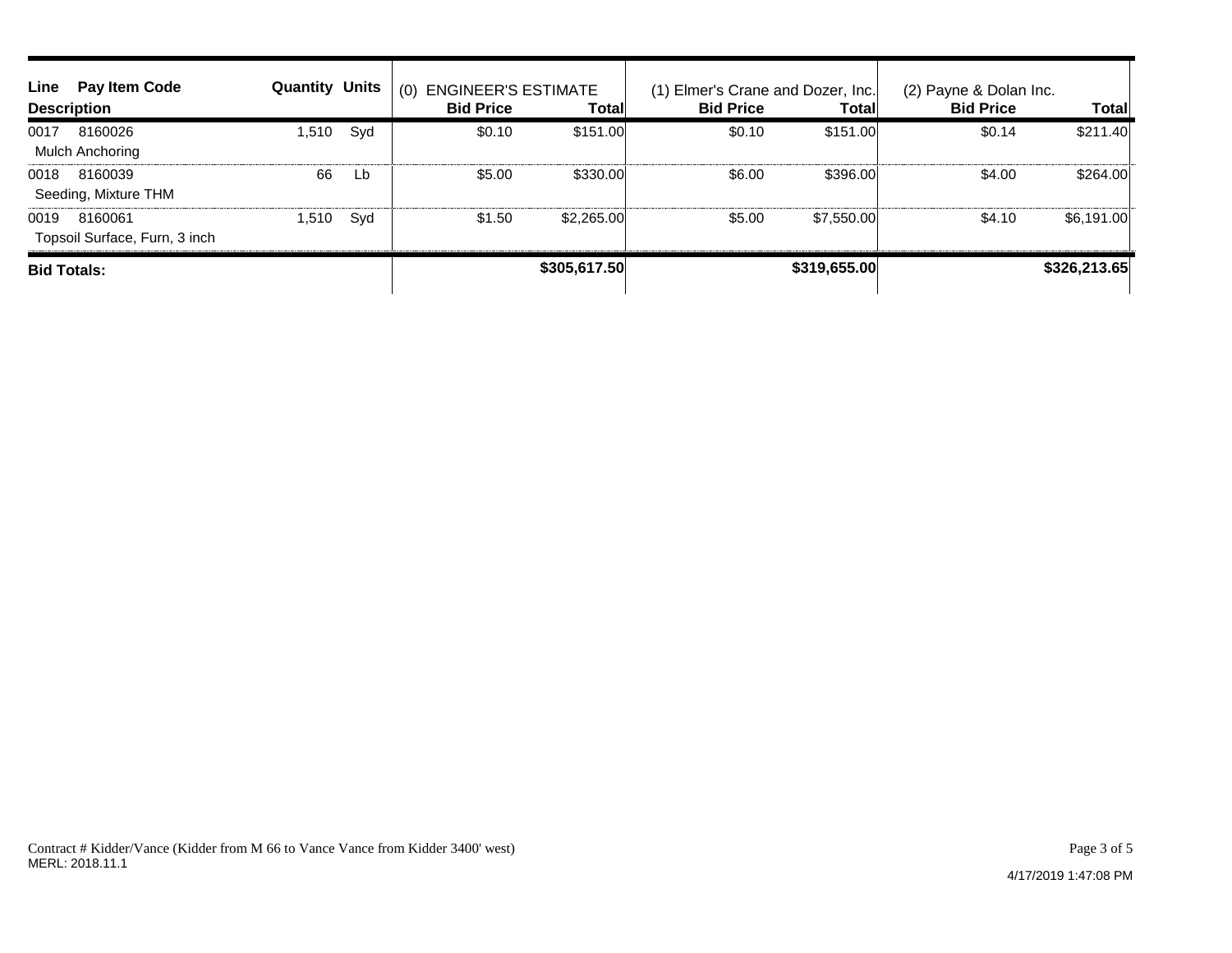| Line                                                 | <b>Pay Item Code</b>                                | <b>Quantity Units</b> |        | (3) Rieth-Riley Construction Co.,<br>Inc. |              |                                  |                                  |
|------------------------------------------------------|-----------------------------------------------------|-----------------------|--------|-------------------------------------------|--------------|----------------------------------|----------------------------------|
| <b>Description</b>                                   |                                                     |                       |        | <b>Bid Price</b>                          | Total        | <b>Bid Price</b><br><b>Total</b> | <b>Bid Price</b><br><b>Total</b> |
| 1500001<br>1 LSUM<br>0001<br>Mobilization, Max 10000 |                                                     |                       |        | \$10,000.00                               | \$10,000.00  | \$0.00                           | \$0.00                           |
| 0002                                                 | 2080036<br>Erosion Control, Silt Fence              | 3,500                 | Ft     | \$2.25                                    | \$7,875.00   | \$0.00                           | \$0.00                           |
| 0003                                                 | 3020001<br>Aggregate Base                           | 4,430                 | Ton    | \$25.00                                   | \$110,750.00 | \$0.00                           | \$0.00                           |
| 0004                                                 | 3050002<br>HMA Base Crushing and Shaping            | 8,000                 | Syd    | \$1.70                                    | \$13,600.00  | \$0.00                           | \$0.00                           |
| 0005                                                 | 3070106<br>Shoulder, Cl I, 4 inch                   | 4,900                 | Syd    | \$4.50                                    | \$22,050.00  | \$0.00                           | \$0.00                           |
| 0006                                                 | 5010002<br>Cold Milling HMA Surface                 | 725                   | Syd    | \$1.70                                    | \$1,232.50   | \$0.00                           | \$0.00                           |
| 0007<br><b>HMA, 4E1</b>                              | 5010050                                             | 1,480                 | Ton    | \$59.50                                   | \$88,060.00  | \$0.00                           | \$0.00                           |
| 0008<br><b>HMA, 5E1</b>                              | 5010056                                             | 1,190                 | Ton    | \$65.00                                   | \$77,350.00  | \$0.00                           | \$0.00                           |
| 0009                                                 | 8120140<br>Lighted Arrow, Type C, Furn              | $\overline{a}$        | Ea     | \$400.00                                  | \$800.00     | \$0.00                           | \$0.00                           |
| 0010                                                 | 8120141<br>Lighted Arrow, Type C, Oper              | $\overline{2}$        | Ea     | \$100.00                                  | \$200.00     | \$0.00                           | \$0.00                           |
|                                                      | 0011 8120170<br><b>Minor Traf Devices</b>           |                       | 1 LSUM | \$14,000.00                               | \$14,000.00  | \$0.00                           | \$0.00                           |
|                                                      | 0012 8120350<br>Sign, Type B, Temp, Prismatic, Furn | 400                   | Sft    | \$3.00                                    | \$1,200.00   | \$0.00                           | \$0.00                           |
| 0013                                                 | 8120351<br>Sign, Type B, Temp, Prismatic, Oper      | 400                   | Sft    | \$1.00                                    | \$400.00     | \$0.00                           | \$0.00                           |
| 0014                                                 | 8120370<br><b>Traf Regulator Control</b>            |                       | 1 LSUM | \$5,000.00                                | \$5,000.00   | \$0.00                           | \$0.00                           |
| 0015                                                 | 8160020<br>Fertilizer, Chemical Nutrient, CI A      | 68                    | Lb     | \$3.00                                    | \$204.00     | \$0.00                           | \$0.00                           |
| 0016<br>Mulch                                        | 8160025                                             | 1,510                 | Syd    | \$0.55                                    | \$830.50     | \$0.00                           | \$0.00                           |